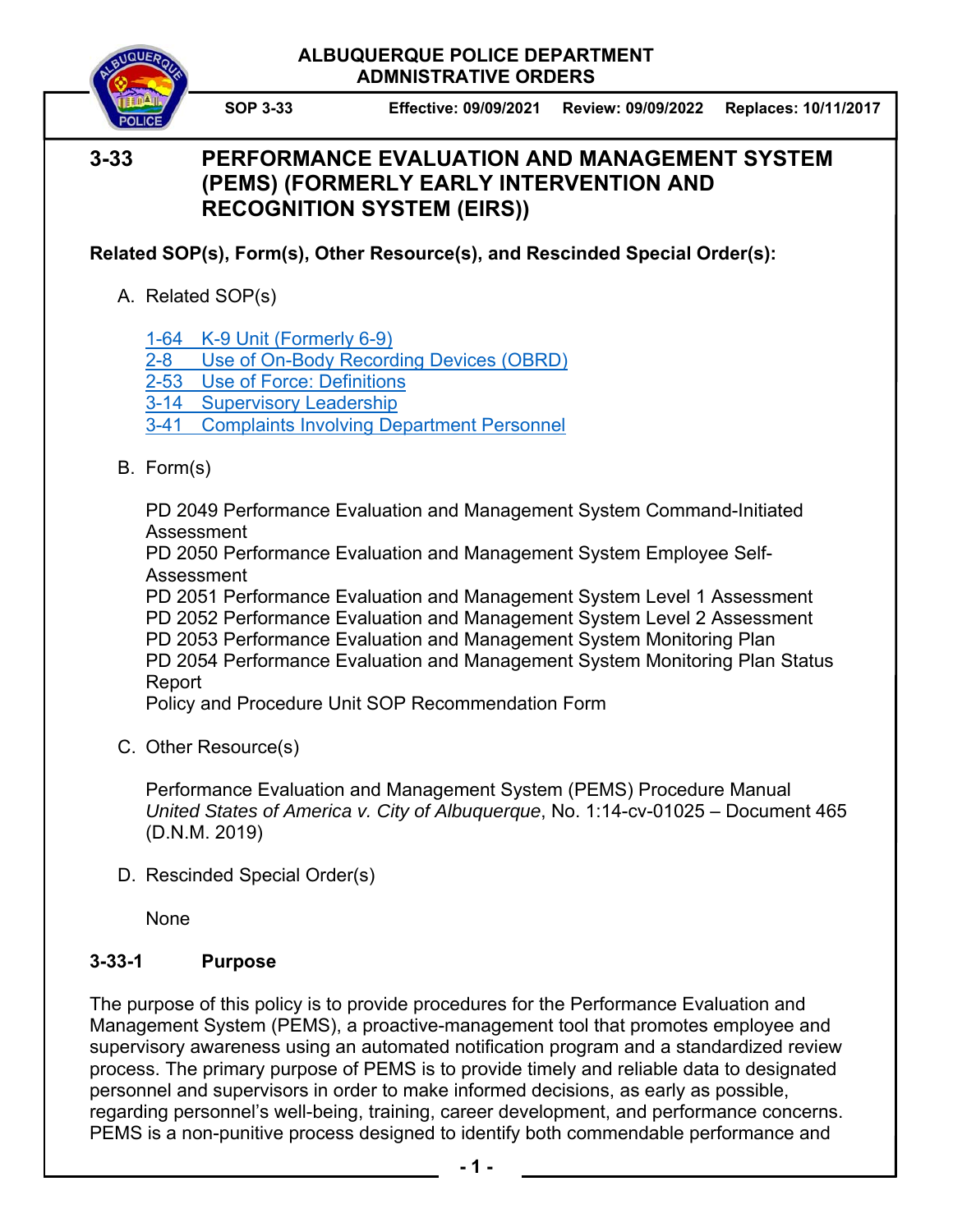

**SOP 3-33 Effective: 09/09/2021 Review: 09/09/2022 Replaces: 10/11/2017**

areas that need improvement, in order to enhance the overall performance of sworn personnel and efficiency of the Albuquerque Police Department (Department).

## **3-33-2 Policy**

It is the policy of the Department to use a data-driven system to monitor and manage performance to advance the mission and goals of constitutional policing. It is also the policy of the Department to train supervisors to interpret data to encourage excellence, improve performance, manage risk and liability, and address underlying stressors in order to promote employee well-being.

## **3-33-3 Definitions**

A. Assessment Form

The form used to document a Level 1 or Level 2 assessment.

B. Assessment Notification

A notification generated by PEMS that the performance of a designated employee has exceeded an assessment threshold. The assessment notification is classified as either a Level 1 or Level 2 assessment by PEMS as based on an objective, data-driven classification criteria.

C. Assessment Threshold

The upper and lower limits of the established performance ranges for the evaluation period.

D. Designated Employee

Sworn personnel and Police Service Aides (PSA), designated by the Chief of Police and monitored by PEMS.

E. Evaluation Period

A rolling twelve (12) month period over which data are analyzed to compare the performance of a designated employee against established performance ranges. Performance range calculations will be determined in accordance with the guidelines in the PEMS Procedure Manual.

F. Monitoring Plan

A non-punitive plan developed by the supervisor and designated employee, based on performance assessment, to establish specific action taken and deadlines for reviews and completion. The purpose of the plan is to support the designated employee in achieving professional goals, improved performance, and career development.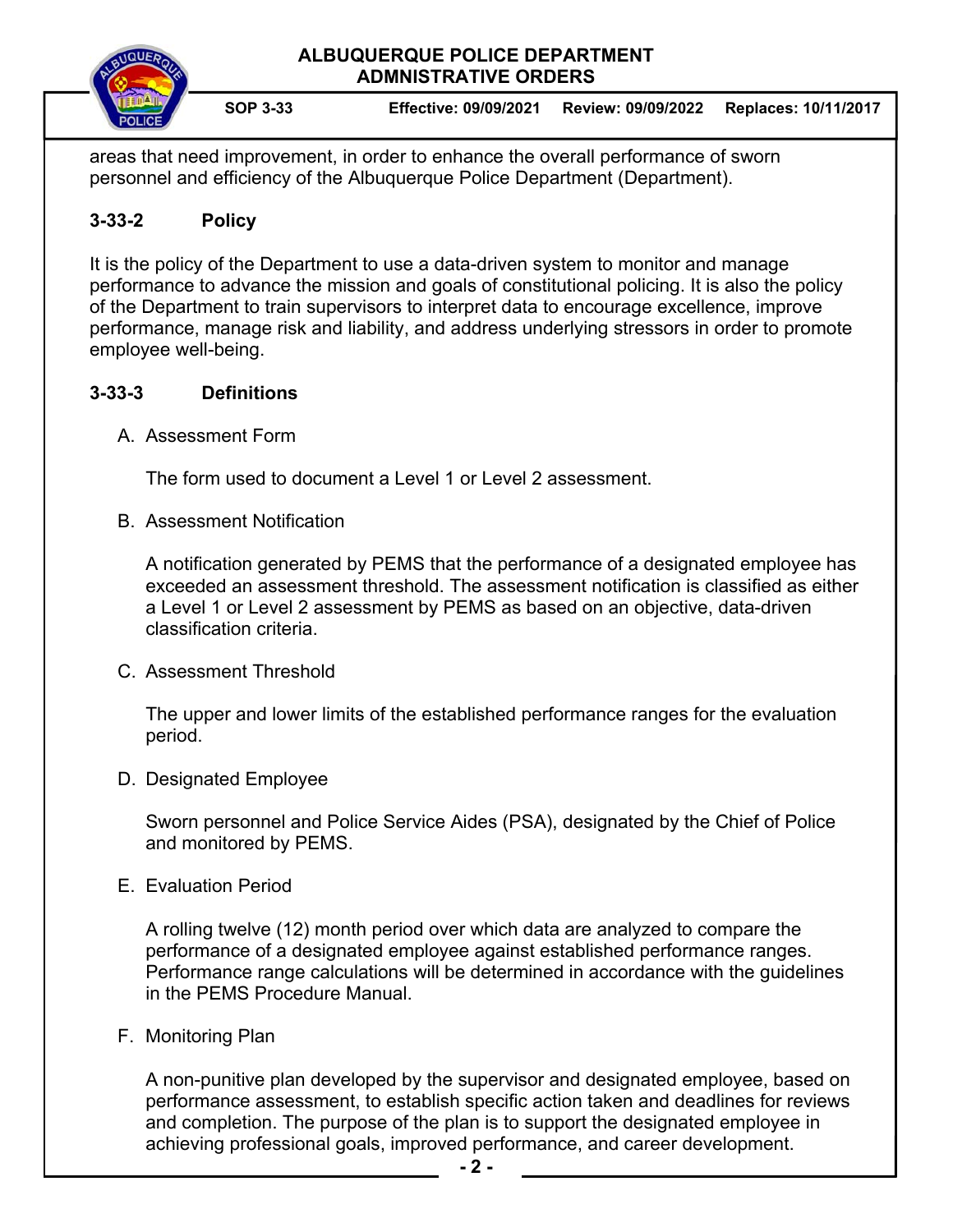

G. Performance Evaluation and Management System (PEMS)

A process that analyzes employee data that are derived from City of Albuquerque and Department systems that enable the Department to define performance ranges and thresholds.

H. Performance Evaluation and Management Unit (PEMU)

The unit responsible for implementing, developing, and maintaining the overall datadriven strategy to support employee well-being and professional growth.

I. Performance Measure

The identified categories for which data are collected and analyzed to capture performance consistent with the goals, values, and mission of the Department.

J. Performance Range

The area of variation between the upper and lower assessment thresholds for a designated employee for identified categories, which reflect the expected requirements of the job.

K. Performance Review Board (PRB)

The board responsible for reviewing all Level 2 assessment notifications and Monitoring Plans and ten percent (10%) of all Level 1 assessment notifications and Monitoring Plans to ensure consistency throughout the Department.

L. Supervisor

A Department employee at the rank of sergeant or above who is responsible for completing a performance assessment when they receive an assessment notification. They are responsible for developing and implementing any required Monitoring Plans.

- 1. Reviewing Supervisor: A Department employee at the rank of lieutenant or above who is responsible for reviewing a performance assessment completed by a supervisor. They are responsible for ensuring Monitoring Plans address all identified commendable performance or performance areas that need improvement, and monitoring the designated employee's progress.
- 2. Approving Supervisor: A Department employee at the rank of commander or above who is responsible for ensuring performance assessments are thorough and accurate, and that deadlines are met for assessments and Monitoring Plan reviews or completion.

## **3-33-4 General Requirements**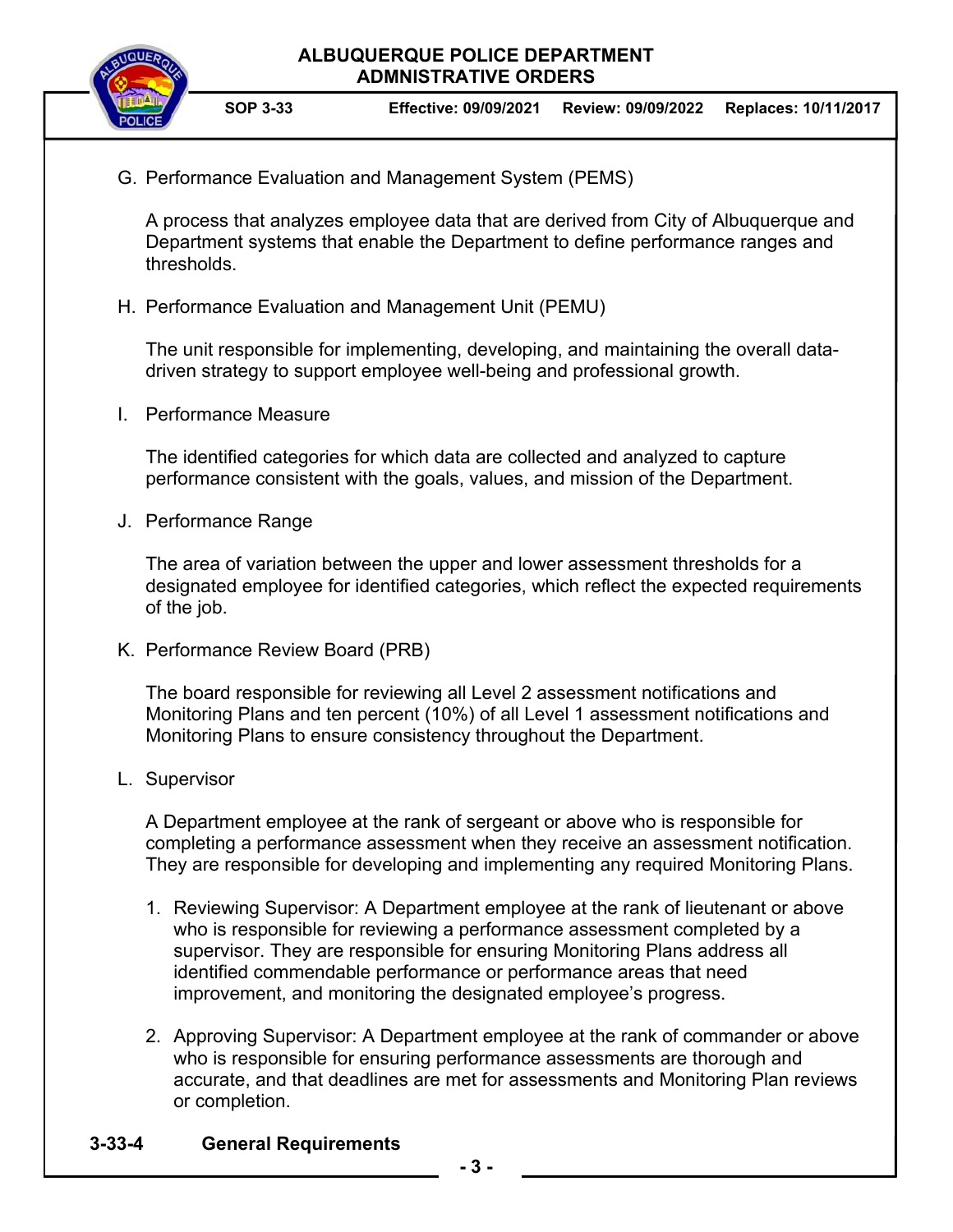

**SOP 3-33 Effective: 09/09/2021 Review: 09/09/2022 Replaces: 10/11/2017**

- A. System Access
	- 1. Department personnel will have access to PEMS data as follows:
		- a. The Chief of Police and all ranks above commander will have access to the data for all Department personnel;
		- b. Commanders/division heads will have access to data for personnel assigned to their division;
		- c. Lieutenant/management-level supervisors, not including those in an acting capacity, will have access to the data for Department personnel under their direct supervision;
		- d. Sergeants/immediate supervisors, not including those in an acting capacity, will have access to data for personnel under their direct supervision;
		- e. Department personnel will have access to their own data; and
		- f. Department personnel assigned to the PEMU will have access to the data for all Department personnel.
	- 2. Acting sergeants and acting lieutenants will not have access to the data in their capacity as an acting supervisor. In those situations, the next-level supervisor will be responsible for conducting the necessary reviews.
- B. Confidentiality

**3** 

- 1. All PEMS information is confidential and Department personnel are prohibited from sharing PEMS information with persons outside of the employee, their chain of command, and the Internal Affairs Professional Standards (IAPS) Division.
- 2. Information shall be released only in accordance with applicable laws.
- 3. Misuse of the PEMS, including unauthorized disclosure of this information, shall be subject to discipline, up to and including termination.

#### C. Training **N/A**

- 1. Upon promotion to the rank of sergeant or higher, supervisors will receive PEMS training, including, but not limited to:
	- a. Using the PEMS electronic program;
	- b. Evaluating performance measures and making appropriate comparisons to identify any significant individual or group patterns;
	- c. Identifying and developing strategies to improve or commend employee performance; and
	- d. Assessing updates to PEMS processes or performance measures.
- **3-33-5 Data Analysis**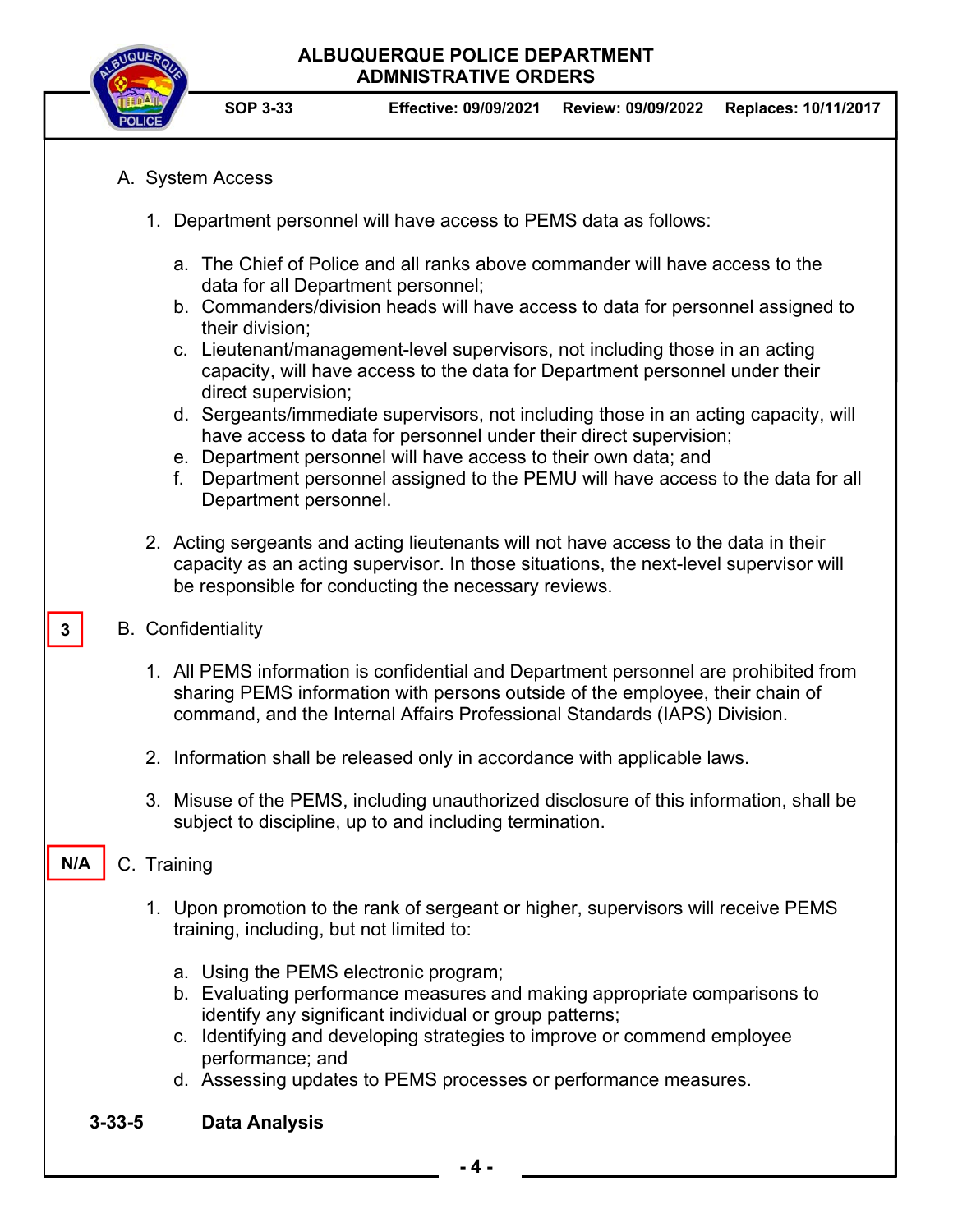

**SOP 3-33 Effective: 09/09/2021 Review: 09/09/2022 Replaces: 10/11/2017**

## A. PEMS Data

- 1. The system will analyze data compiled from various digital platforms and data sources regarding:
	- a. Use of force incidents, as well as the supervisors' use of force reviews;
	- b. Injuries and deaths of persons in custody;
	- c. Identified violations of SOP Use of On-Body Recording Devices (OBRD);
	- d. All civilian or administrative complaints and their dispositions;
	- e. All judicial proceedings where a designated employee is the subject of a protective or restraining order;
	- f. All vehicle pursuits and traffic collisions involving Department-issued equipment;

g. All instances in which the Department is informed by a prosecuting authority that a declination to prosecute any crime occurred, in whole or in part because the officer failed to activate their OBRD;

- h. All disciplinary action taken against a designated employee;
- i. All non-punitive corrective action required of a designated employee;
- j. All awards and commendations awarded to a designated employee, including those received from community members, as well as special acts performed by a designated employee;
- k. Demographic category for civilians involved in a use of force or search and seizure incident sufficient to assess bias;
- l. All criminal proceedings initiated against an officer, as well as all civil or administrative claims filed, and all civil lawsuits served upon the city and/or its sworn personnel or agents, allegedly resulting from Department operations or the actions of a Department-designated employee; and
- m. All reports in which a designated employee is a suspect or offender.
- 2. The system will also include the following information for Department pattern analysis:
	- a. Reports regarding all critical firearm discharges, consistent with SOP Use of Force: Definitions, and discharges at animals;
	- b. The number of electronic control weapons (ECW) assigned to a designated employee and the number of ECW uses;
	- c. Information contained in any use of force tracking system;
	- d. Police Service Dog (PSD) bite data and information, including bite ratios, consistent with SOP K-9 Unit; and
	- e. Data regarding specialized unit deployments and tactical deployments, including, but not limited to:
		- i. Locations;
		- ii. Number of arrests;
		- iii. Type of evidence or property seized;
		- iv. Whether a forcible entry was required;
		- v. Whether a weapon was discharged by a unit member;
		- vi. Whether a person attempted to flee from sworn personnel;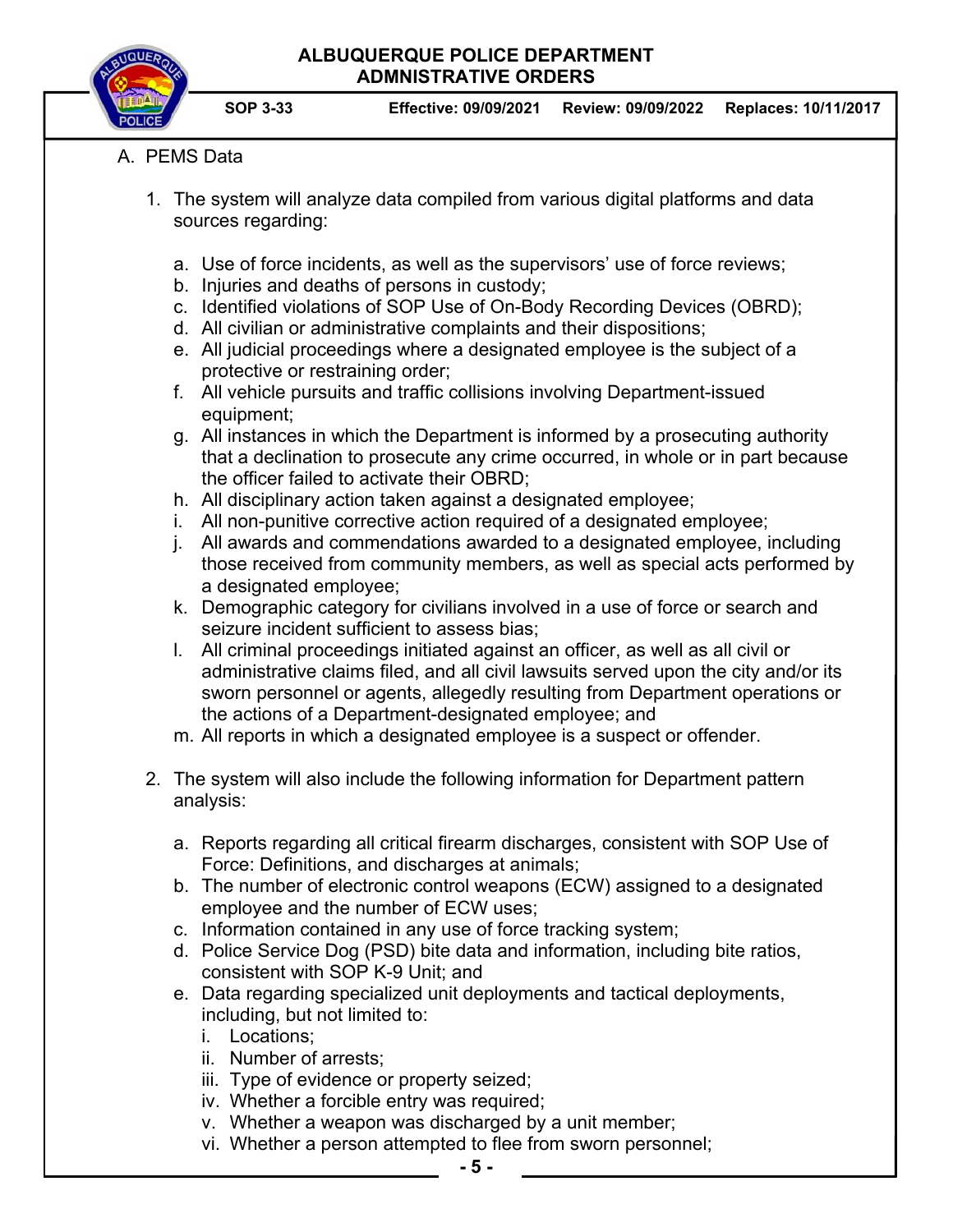**SOP 3-33 Effective: 09/09/2021 Review: 09/09/2022 Replaces: 10/11/2017**

vii. Whether a person was killed or injured; and viii. Whether a domestic animal was killed or injured.

- 3. Each designated employee will monitor their performance data for accuracy and report any discrepancies via an Interoffice Memorandum addressed to the PEMU Sergeant, through their chain of command.
	- a. PEMU personnel will review all submitted reports of discrepancies to verify data or make appropriate modifications and will advise the designated employee and chain of command of their findings.

## B. Storage and Retrieval

- 1. All data used in PEMS will be extracted from City or Department-approved systems. Systems will include, but are not limited to:
	- a. Human resources management;
	- b. Training;
	- c. Payroll;
	- d. On-the-job actions;
	- e. Internal Affairs Force Division (IAFD) data;
	- f. Dispatch data;
	- g. Data collected by partner agencies; and
	- h. Publicly available data.
- 2. All PEMS assessments and Monitoring Plans for a designated employee will be retained throughout the term of their employment and for five (5) years following the employee's separation from employment.
- C. Analysis and Reporting
	- 1. PEMS data will be sorted into seven (7) performance measures for analysis and evaluation:
		- a. Uses of force;
		- b. Complaints against sworn personnel;
		- c. Vehicle crashes;
		- d. Vehicle pursuits;
		- e. Court-related issues;
		- f. Training and certification; and
		- g. Personnel management.
	- 2. The PEMU will evaluate data collected for each performance measure to determine the performance ranges and assessment thresholds by rank, and by similar duties and responsibilities, consistent with the PEMS Procedure Manual. Data analysis will identify patterns in performance that exceed the expected ranges for that performance measure.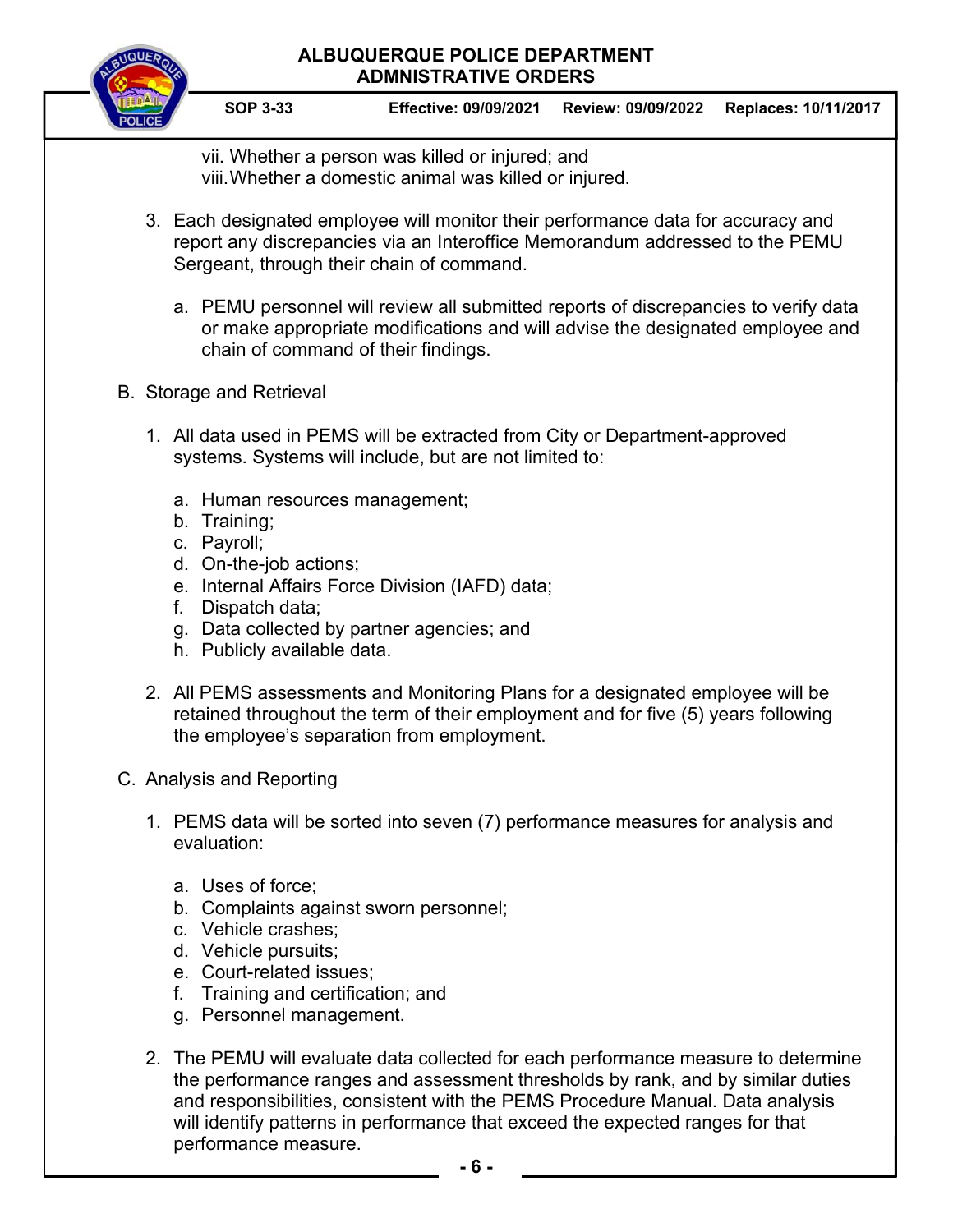- **SOP 3-33 Effective: 09/09/2021 Review: 09/09/2022 Replaces: 10/11/2017**
- a. For example, if the use of force ratio for sworn personnel were one (1) incident per 1,200-1,500 calls for service, the expected performance range for sworn personnel's use of force incidents would be 1:1200 to 1:1500.

## **3-33-6 Performance Evaluation and Management Unit (PEMU)**

- A. PEMU personnel will:
	- 1. Be a separate unit with the responsibility of establishing, administering, and maintaining the system and the overall management of PEMS;
	- 2. Ensure the integrity and validity of the data used by PEMS;
	- 3. Evaluate PEMS data based on a rolling twelve (12) month period;
	- 4. Establish assessment thresholds by analyzing the historical norms of all Department personnel functioning in the same or similar assignments; and
	- 5. Analyze data by comparing the performance of each designated employee to an established assessment threshold.
- B. Assessment Thresholds for Each Performance Measure
	- 1. PEMU personnel will:
		- a. Analyze performance data of designated personnel during the data period and compare that data to the historical data of all Department personnel functioning in the same or similar assignments to establish data-driven assessment thresholds;
		- b. Send assessment notifications to appropriate supervisors; then, monitor supervisory response to notifications to ensure all documentation is completed in the allotted time; and
		- c. Regularly evaluate the thresholds, data tables, data fields, list of documents used, reports generated, and queries used; and make recommendations for changes as appropriate.
	- 2. The Parties to the Court-Approved Settlement Agreement (CASA) shall jointly review all proposals that may limit the functions of the Early Intervention System that are required by the CASA, before such proposals are implemented to ensure that they continue to comply with the requirements of the CASA.
- C. Assessment Notification Procedures
	- 1. A supervisor will receive an assessment notification when the performance of a designated employee has exceeded the established assessment thresholds.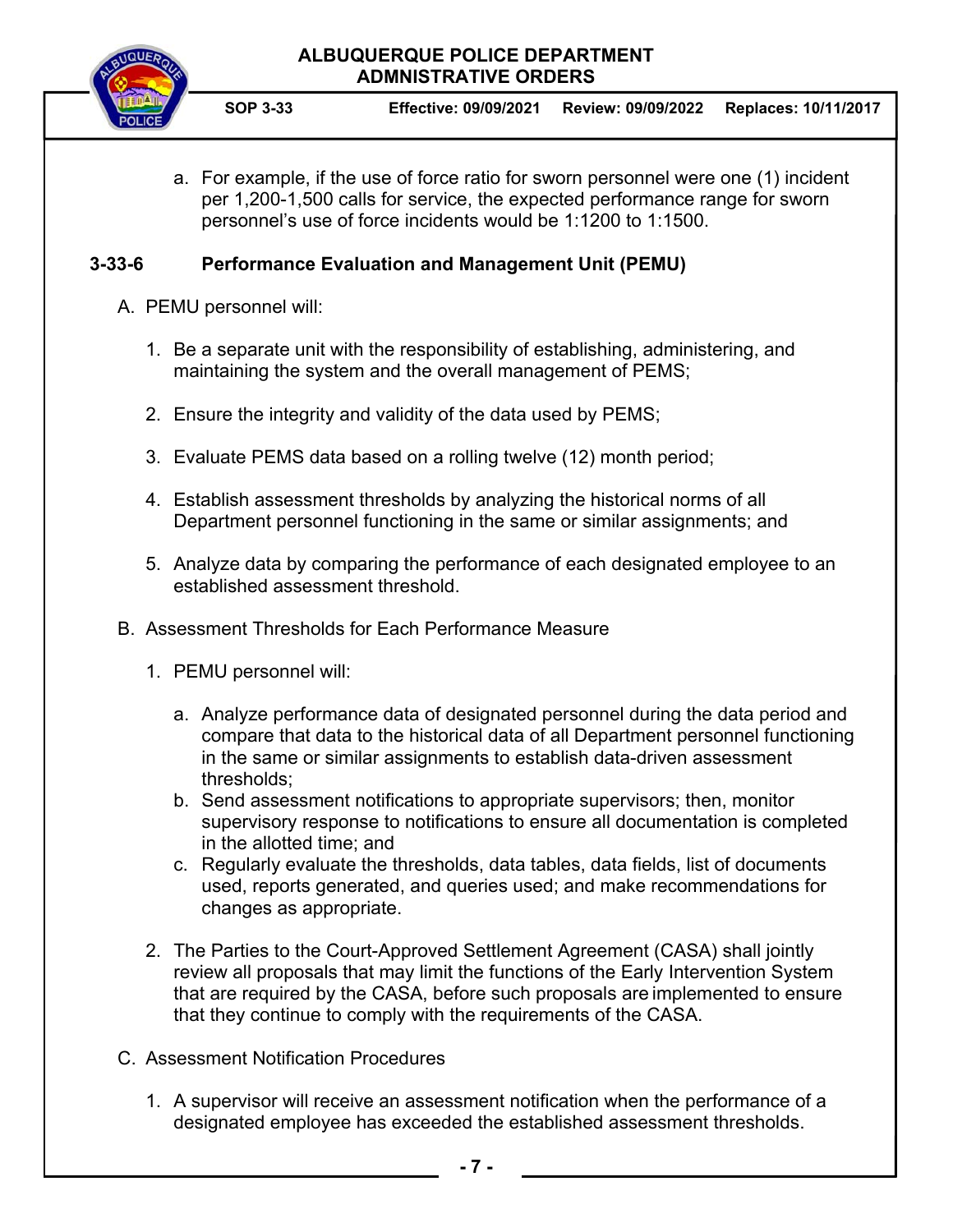# **ALBUQUERQUE POLICE DEPARTMENT ADMNISTRATIVE ORDERS SOP 3-33 Effective: 09/09/2021 Review: 09/09/2022 Replaces: 10/11/2017** a. Assessment notifications are only an indicator of a deviation from established standards, which require supervisory follow-up and do not draw any conclusions or determinations as to commendable performance or areas that need improvement. 2. PEMS will categorize the assessment notification as a Level 1 or Level 2 assessment based on objective, data-driven criteria. a. A Level 1 assessment indicates the designated employee has exceeded the assessment threshold in one (1) performance measure. b. A Level 2 assessment indicates the designated employee has exceeded the assessment thresholds in two (2) or more performance measures. D. PEMU personnel shall submit an annual report for internal use by the Office of the Chief, Superintendent of Police Reform, and executive staff. The annual report will include, at a minimum: 1. Number of Level 2 assessments by division; 2. Number of Level 1 assessments by division; and 3. Number of Monitoring Plans in effect for the year, including: a. The designated employee, and the responsible supervisor; b. The successful completion of Monitoring Plans; c. The unsuccessful completion of Monitoring Plans; and d. The Monitoring Plans that are currently active. **3-33-7 Use of PEMS Analysis**  A. Mandated Assessment Thresholds 1. Policy-Mandated Assessment Thresholds a. The PEMS will generate mandatory assessment notifications when thresholds are exceeded, including, but not limited to: i. A designated employee who is on a Monitoring Plan for a use of force who then engages in another use of force; ii. Sick leave use; iii. Overtime; iv. PSD bite ratios; or v. Training and certification requirements. **6 N/A**

2. Command-Initiated Assessment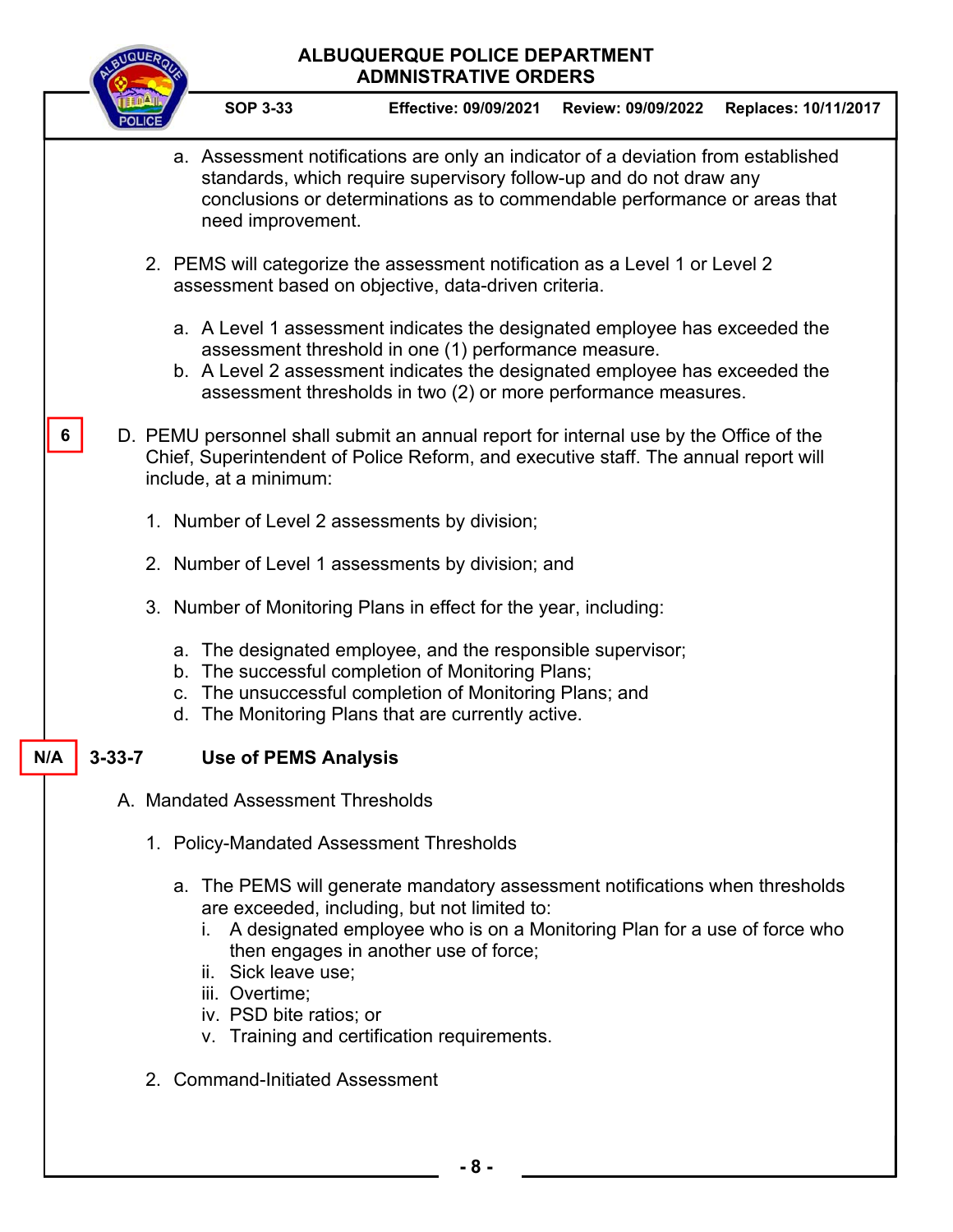

**SOP 3-33 Effective: 09/09/2021 Review: 09/09/2022 Replaces: 10/11/2017**

- a. Any officer at the rank of Commander or higher may initiate an assessment when they identify a particular performance deficiency that requires immediate correction.
	- i. The Commander shall identify a particular performance deficiency that requires immediate correction; or
	- ii. A unique incident that requires an immediate assessment to identify any performance factors that may have led to the incidents occurrence. Unique incidents include, but are not limited to:
		- 1. Officer-involved shooting (OIS); and
		- 2. Officer-involved vehicle crash with great bodily harm or a fatality.
- b. Command-initiated assessments are submitted on the Performance Evaluation and Management System Command-Initiated Assessment form.
- 3. Assessment notifications for mandated assessment thresholds will require a Level 2 assessment.
- B. Data-Driven Thresholds
	- 1. PEMU personnel will continually analyze historical data to determine the performance range and thresholds for each performance measure to allow for peer group comparisons between designated personnel with similar assignments and duties on the same watch/section Department-wide, regardless of area command or division.
	- 2. A designated employee's performance data are compared to the expected performance range and calculated thresholds to identify personnel that have exceeded the upper and lower assessment thresholds. These performance ranges and calculated thresholds compare designated personnel with similar assignments and duties.
	- 3. PEMS assessment notifications will be designated as a Level 1 or Level 2 assessment.
		- a. A Level 1 assessment indicates an employee exceeds the designated threshold in a single performance measure.
		- b. A Level 2 assessment indicates that the employee has exceeded the designated threshold for two (2) or more performance measures.

## **3-33-8 Supervisory Use Responsibility**

- A. Supervisors will conduct daily reviews of PEMS to identify commendable performance and areas that need improvement for the designated personnel they supervise. **N/A** 
	- 1. The established thresholds allow supervisors to evaluate performance ranges to identify designated personnel whose performance is commendable or to identify areas that need improvement. Supervisors will develop a plan to intervene and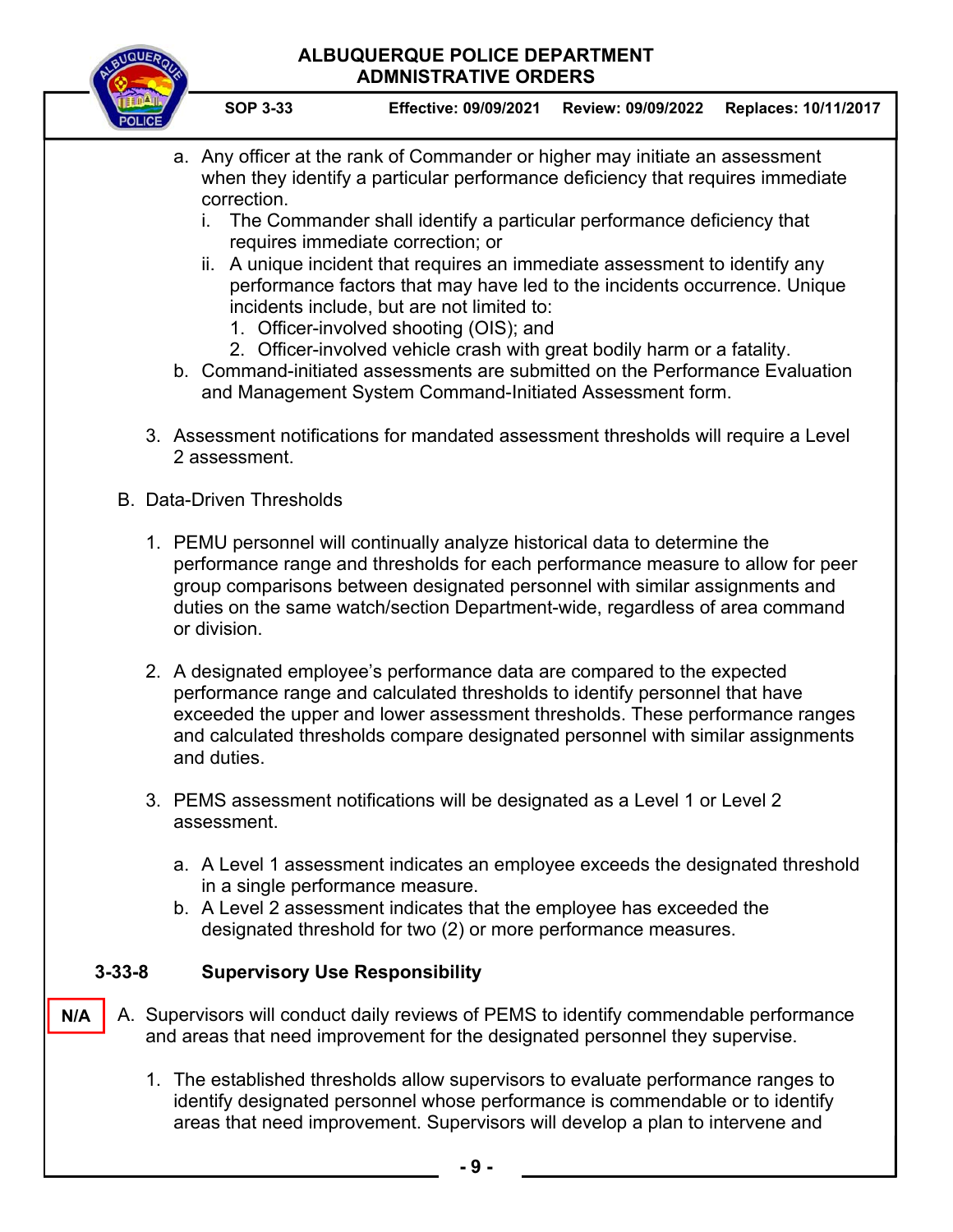**SOP 3-33 Effective: 09/09/2021 Review: 09/09/2022 Replaces: 10/11/2017**

correct areas that need improvement, and record all commendations and notices of needed improvement using PEMS subsystems.

- 2. Assessments assist supervisors with monitoring and evaluating those designated personnel under their supervision.
- B. Upon receiving an assessment notification for a designated employee, supervisors will conduct a thorough review of commendable performance and identify any areas that need improvement. Supervisors will assess and evaluate the data and identify patterns and any issues related to:
	- 1. Indicators of high-performing employees;
	- 2. Policy violations;
	- 3. Line inspections for equipment deficiencies and violations;
	- 4. Training needs and recommendations; and
	- 5. Employee performance.
- C. Supervisors will meet with the designated employee. During the meeting, they will discuss identified patterns, consider the designated employee's input, and identify any events exhibiting commendable actions by the employee or areas of performance that need improvement.
- D. Assessment Process
	- 1. Supervisor Responsibility
		- a. When a supervisor receives an assessment notification, they will:
			- i. Assess the designated employee's performance for the past twelve (12) months;
			- ii. Determine if there is a commendable performance or areas that need improvement and will address and document such on the appropriate assessment form;
				- 1. Level 1 assessments are documented on the Performance Evaluation and Management System Level 1 Assessment form.
				- 2. Level 2 assessments are documented on the Performance Evaluation and Management System Level 2 Assessment form.
			- iii. Critically analyze the employee's performance to determine if it relates to policy, training, equipment, and/or ability;
			- iv. Identify the involved policies and review to determine whether there is conflict in policies, ambiguity within policy, absence of policy, or ineffective policy;
				- 1. The supervisor will submit a policy change recommendation using the Policy and Procedure Unit web-based SOP Recommendation Form.
			- v. Review related training to determine if they can identify potential conflicts between training and written policy;
				- 1. The supervisor will submit a training recommendation to the Training Committee.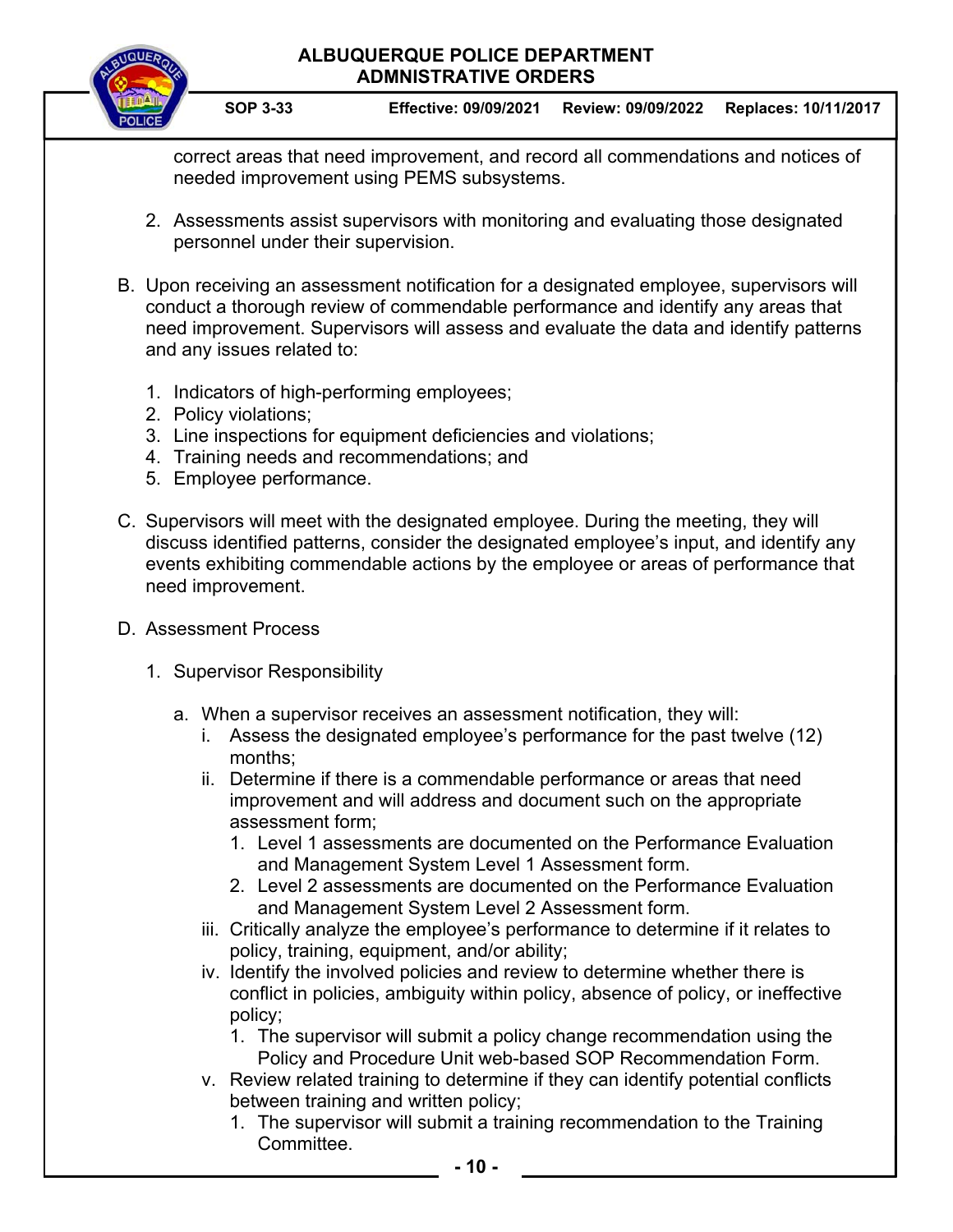

**SOP 3-33 Effective: 09/09/2021 Review: 09/09/2022 Replaces: 10/11/2017**

- vi. Consider equipment needs and evaluate whether the equipment is available, functional, and adequate and whether adequate training regarding the equipment exists; 1. The supervisor will submit an Interoffice Memorandum through the chain of command documenting equipment needs. vii. Evaluate the performance of the designated employee to determine whether they are meeting the minimum requirements of the job in the performance category; and 1. When the supervisor identifies areas that need improvement, develop a Monitoring Plan in order to correct the areas that need improvement. 2. For a Level 2 assessment notification, evaluate both the designated employee who generated the assessment notification and that designated employee's immediate supervisor to determine if they contributed to the commendable performance or the areas that need improvement. 3. If performance improvement issues are evident, the supervisor will develop a Monitoring Plan using the Performance Evaluation and Management System Monitoring Plan form. 4. A Monitoring Plan will be completed and submitted in PEMS. The plan will include: a. The pattern(s) addressed; b. The method for addressing the pattern; c. A timeline for completion; and d. Follow-up actions required; 1. If the action relates to commendable performance, the supervisor will recognize or encourage continued commendable performance from the employee, which may include, but is not limited to, award nominations; letters of commendation; temporary duty assignments; and career development opportunities. 2. If the action relates to areas that need improvement, the supervisor will make referrals for employee assistance programs; training; coaching; or enhanced supervision. viii. Forward the assessment to the reviewing supervisor. 2. Reviewing Supervisor Responsibility a. The reviewing supervisor will either: i. Approve the assessment and Monitoring Plan; and 1. Take into account the designated employee's input; and 2. Finalize the assessment and Monitoring Plan; or ii. Reject the assessment and/or Monitoring Plan, and: 1. Meet with the supervisor and make necessary modifications or adjustments to the assessment and/or Monitoring Plan; and 2. Once approved, proceed with the approved assessment and Monitoring Plan steps.
	- b. The reviewing supervisor will forward the assessment and Monitoring Plan to the approving supervisor.